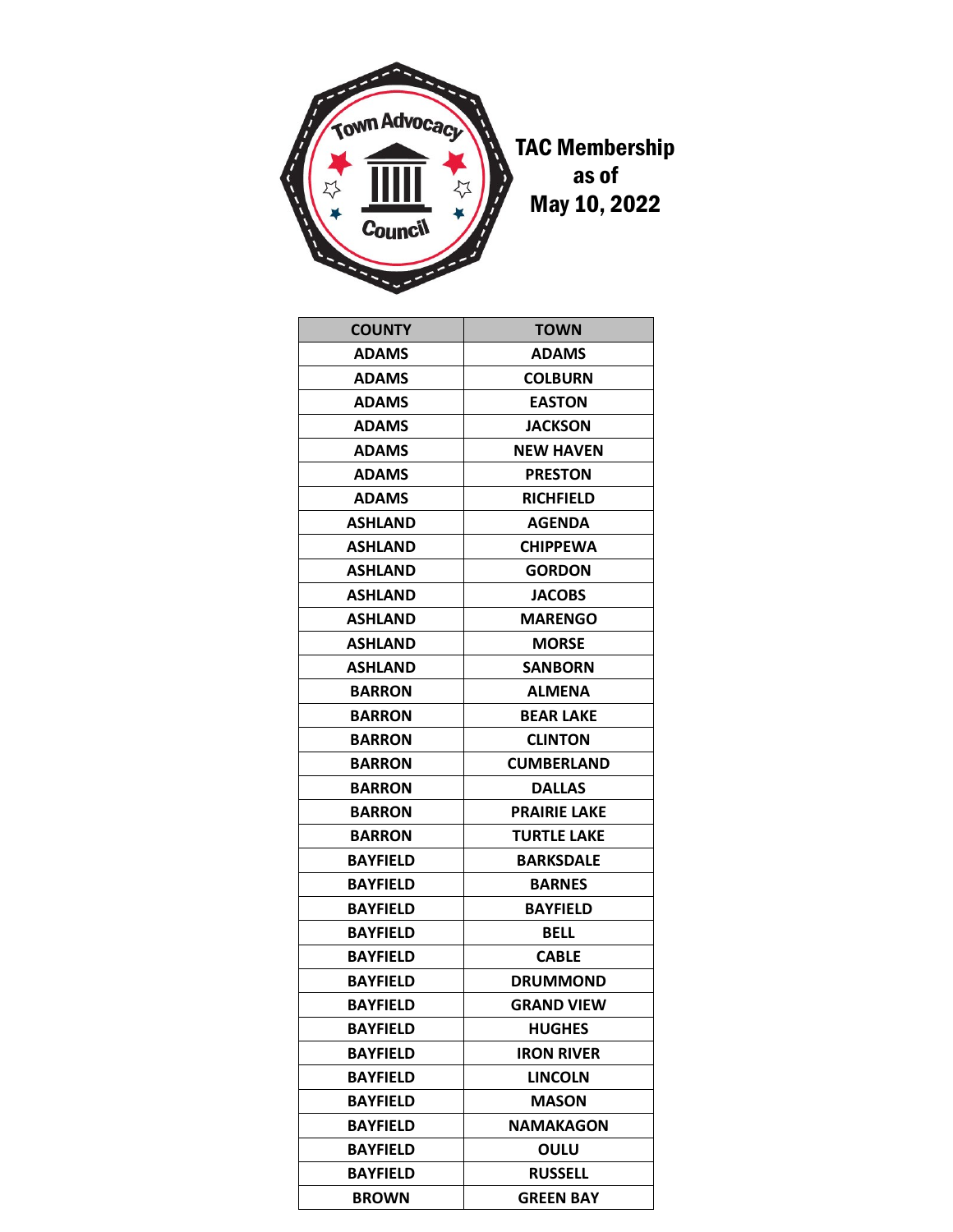| <b>BROWN</b>                    | <b>HUMBOLDT</b>                  |
|---------------------------------|----------------------------------|
| <b>BROWN</b>                    | <b>LAWRENCE</b>                  |
| <b>BROWN</b>                    | <b>NEW DENMARK</b>               |
| <b>BROWN</b>                    | PITTSFIELD                       |
| <b>BROWN</b>                    | <b>ROCKLAND</b>                  |
| <b>BROWN</b>                    | <b>SCOTT</b>                     |
| <b>BUFFALO</b>                  | <b>BELVIDERE</b>                 |
| <b>BUFFALO</b>                  | <b>CANTON</b>                    |
| <b>BUFFALO</b>                  | <b>DOVER</b>                     |
| <b>BUFFALO</b>                  | <b>GLENCOE</b>                   |
| <b>BUFFALO</b>                  | <b>LINCOLN</b>                   |
| <b>BUFFALO</b>                  | <b>MILTON</b>                    |
| <b>BUFFALO</b>                  | <b>MONDOVI</b>                   |
| <b>BUFFALO</b>                  | <b>NELSON</b>                    |
| <b>BURNETT</b>                  | <b>BLAINE</b>                    |
| <b>BURNETT</b>                  | <b>JACKSON</b>                   |
| <b>BURNETT</b>                  | <b>LAFOLLETTE</b>                |
| <b>BURNETT</b>                  | <b>MEENON</b>                    |
| <b>BURNETT</b>                  | <b>RUSK</b>                      |
| <b>BURNETT</b>                  | <b>SCOTT</b>                     |
| <b>BURNETT</b>                  | <b>SIREN</b>                     |
| <b>BURNETT</b>                  | <b>TRADE LAKE</b>                |
| <b>BURNETT</b>                  | <b>WEBB LAKE</b>                 |
| <b>BURNETT</b>                  | <b>WEST MARSHLAND</b>            |
| <b>CALUMET</b>                  | <b>BRILLION</b>                  |
| <b>CALUMET</b>                  | <b>BROTHERTOWN</b>               |
| <b>CALUMET</b>                  | <b>CHARLESTOWN</b>               |
| <b>CALUMET</b>                  | <b>CHILTON</b>                   |
| <b>CALUMET</b>                  | <b>RANTOUL</b>                   |
| <b>CALUMET</b>                  | <b>STOCKBRIDGE</b>               |
| <b>CALUMET</b>                  | <b>WOODVILLE</b>                 |
| <b>CHIPPEWA</b>                 | <b>BIRCH CREEK</b>               |
| <b>CHIPPEWA</b>                 | <b>COLBURN</b>                   |
| <b>CHIPPEWA</b>                 | <b>DELMAR</b>                    |
| <b>CHIPPEWA</b>                 | <b>EAGLE POINT</b>               |
| <b>CHIPPEWA</b>                 | <b>EDSON</b>                     |
| <b>CHIPPEWA</b>                 | <b>ESTELLA</b>                   |
| <b>CHIPPEWA</b>                 | <b>LAKE HOLCOMBE</b>             |
| <b>CHIPPEWA</b>                 | <b>SAMPSON</b>                   |
|                                 |                                  |
| <b>CHIPPEWA</b><br><b>CLARK</b> | <b>WOODMOHR</b><br><b>BUTLER</b> |
| <b>CLARK</b>                    | <b>DEWHURST</b>                  |
| <b>CLARK</b>                    | <b>FREMONT</b>                   |
| <b>CLARK</b>                    | <b>HEWETT</b>                    |
| <b>CLARK</b>                    |                                  |
|                                 | <b>LEVIS</b>                     |
| <b>CLARK</b>                    | <b>LONGWOOD</b>                  |
| <b>CLARK</b>                    | <b>MEAD</b>                      |
| <b>CLARK</b>                    | <b>PINE VALLEY</b>               |
| <b>CLARK</b>                    | <b>RESEBURG</b>                  |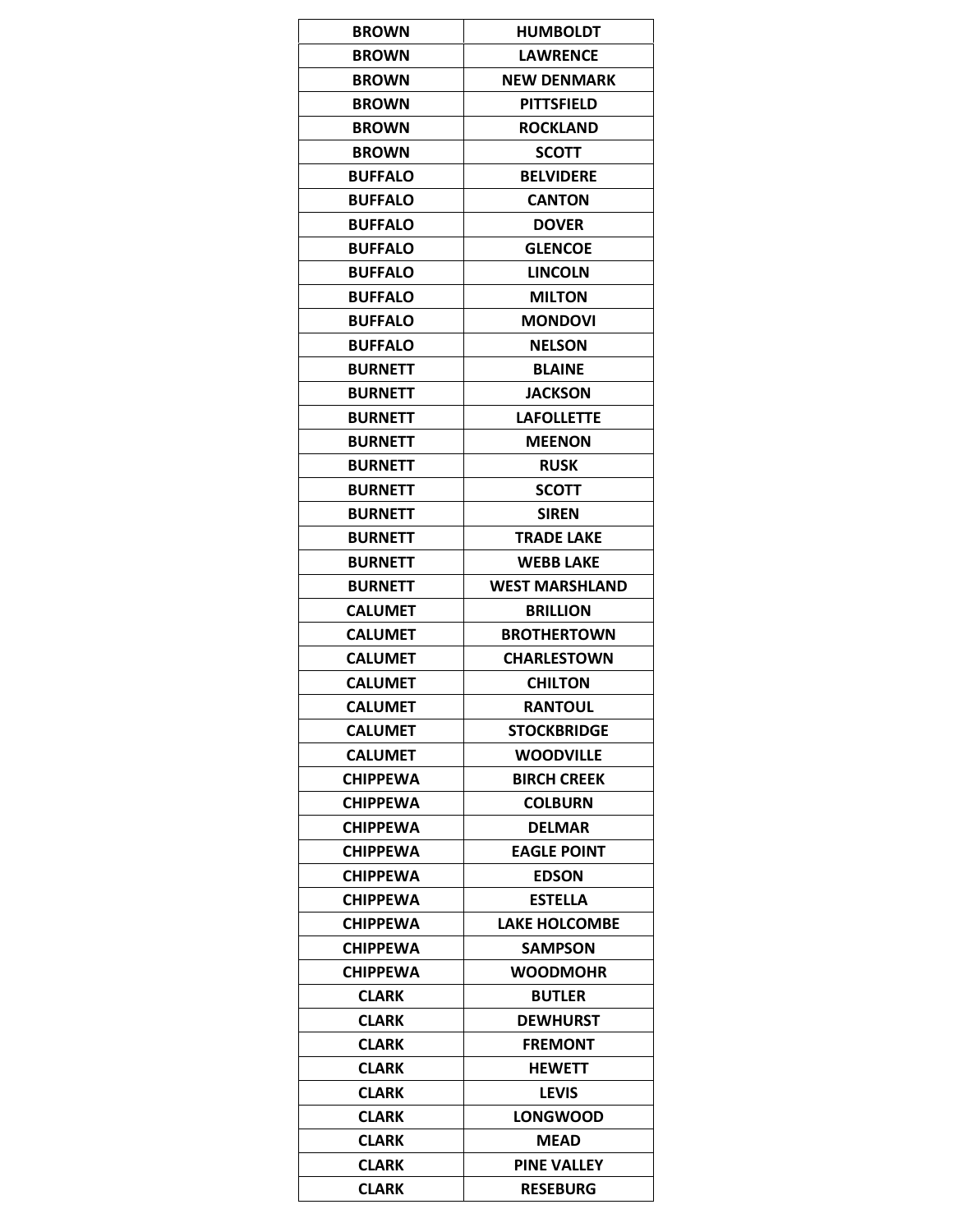| <b>CLARK</b>                 | <b>SEIF</b>            |
|------------------------------|------------------------|
| <b>CLARK</b>                 | <b>THORP</b>           |
| <b>CLARK</b>                 | <b>WITHEE</b>          |
| <b>CLARK</b>                 | <b>WORDEN</b>          |
| <b>COLUMBIA</b>              | <b>CALEDONIA</b>       |
| <b>COLUMBIA</b>              | <b>COURTLAND</b>       |
| <b>COLUMBIA</b>              | <b>FORT WINNEBAGO</b>  |
| <b>COLUMBIA</b>              | <b>LEEDS</b>           |
| <b>COLUMBIA</b>              | <b>LOWVILLE</b>        |
| <b>COLUMBIA</b>              | <b>NEWPORT</b>         |
| <b>COLUMBIA</b>              | <b>RANDOLPH</b>        |
| <b>CRAWFORD</b>              | <b>BRIDGEPORT</b>      |
| <b>CRAWFORD</b>              | <b>CLAYTON</b>         |
| <b>CRAWFORD</b>              | <b>FREEMAN</b>         |
| <b>CRAWFORD</b>              | MARIETTA               |
| <b>CRAWFORD</b>              | <b>UTICA</b>           |
| <b>DANE</b>                  | <b>ALBION</b>          |
| <b>DANE</b>                  | <b>BRISTOL</b>         |
| <b>DANE</b>                  | <b>COTTAGE GROVE</b>   |
| <b>DANE</b>                  | <b>DANE</b>            |
| <b>DANE</b>                  | <b>MAZOMANIE</b>       |
| <b>DANE</b>                  | <b>MEDINA</b>          |
| <b>DANE</b>                  | <b>MONTROSE</b>        |
| <b>DANE</b>                  | OREGON                 |
| <b>DANE</b>                  | <b>SPRINGFIELD</b>     |
| <b>DANE</b>                  | <b>SUN PRAIRIE</b>     |
| <b>DANE</b>                  | <b>VERONA</b>          |
| <b>DANE</b>                  | <b>VIENNA</b>          |
| <b>DANE</b>                  | WESTPORT               |
|                              | <b>BEAVER DAM</b>      |
| <b>DODGE</b><br><b>DODGE</b> | <b>CHESTER</b>         |
| <b>DODGE</b>                 | <b>EMMET</b>           |
|                              |                        |
| <b>DODGE</b>                 | <b>HERMAN</b>          |
| <b>DODGE</b>                 | <b>HUSTISFORD</b>      |
| <b>DODGE</b>                 | <b>LEBANON</b>         |
| <b>DODGE</b>                 | <b>LEROY</b>           |
| <b>DODGE</b>                 | <b>LOMIRA</b>          |
| <b>DODGE</b>                 | LOWELL                 |
| <b>DODGE</b>                 | <b>PORTLAND</b>        |
| <b>DODGE</b>                 | <b>SHIELDS</b>         |
| <b>DODGE</b>                 | <b>THERESA</b>         |
| <b>DODGE</b>                 | <b>VIL OF KEKOSKEE</b> |
| <b>DOOR</b>                  | <b>BAILEYS HARBOR</b>  |
| <b>DOOR</b>                  | <b>BRUSSELS</b>        |
| <b>DOOR</b>                  | <b>CLAY BANKS</b>      |
| <b>DOOR</b>                  | <b>EGG HARBOR</b>      |
| <b>DOOR</b>                  | <b>FORESTVILLE</b>     |
| <b>DOOR</b>                  | GARDNER                |
| <b>DOOR</b>                  | <b>GIBRALTAR</b>       |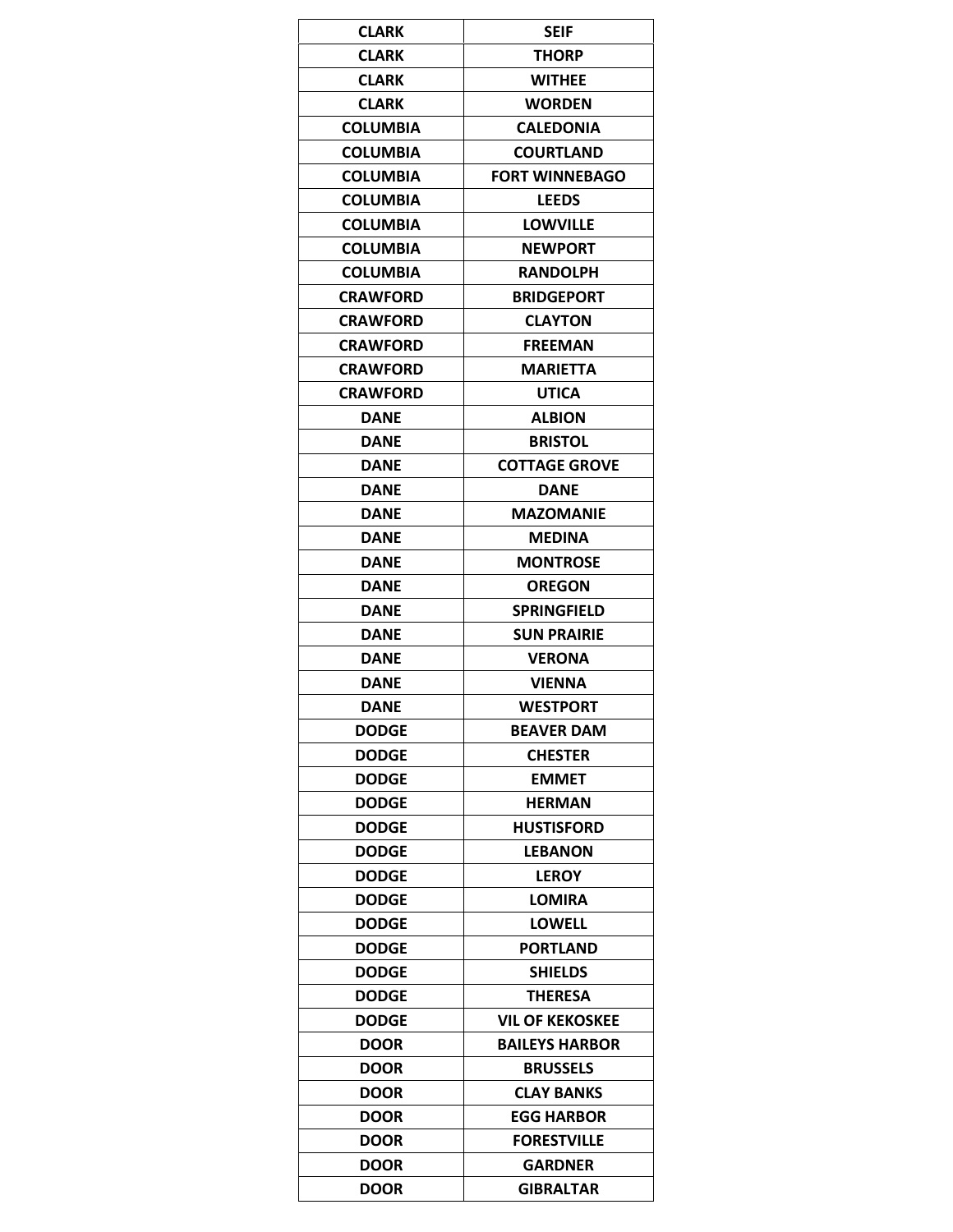| <b>DOOR</b>        | <b>JACKSONPORT</b>     |
|--------------------|------------------------|
| <b>DOOR</b>        | <b>LIBERTY GROVE</b>   |
| <b>DOOR</b>        | <b>NASEWAUPEE</b>      |
| <b>DOOR</b>        | <b>SEVASTOPOL</b>      |
| <b>DOOR</b>        | <b>STURGEON BAY</b>    |
| <b>DOOR</b>        | <b>UNION</b>           |
| <b>DOOR</b>        | <b>WASHINGTON</b>      |
| <b>DOUGLAS</b>     | AMNICON                |
| <b>DOUGLAS</b>     | <b>BENNETT</b>         |
| <b>DOUGLAS</b>     | <b>CLOVERLAND</b>      |
| <b>DOUGLAS</b>     | <b>DAIRYLAND</b>       |
| <b>DOUGLAS</b>     | <b>GORDON</b>          |
| <b>DOUGLAS</b>     | <b>HAWTHORNE</b>       |
| <b>DOUGLAS</b>     | <b>HIGHLAND</b>        |
| <b>DOUGLAS</b>     | <b>MAPLE</b>           |
| <b>DOUGLAS</b>     | <b>PARKLAND</b>        |
| <b>DOUGLAS</b>     | <b>SOLON SPRINGS</b>   |
| <b>DOUGLAS</b>     | <b>WASCOTT</b>         |
| <b>DUNN</b>        | <b>DUNN</b>            |
| <b>DUNN</b>        | <b>EAU GALLE</b>       |
| <b>DUNN</b>        | <b>ELK MOUND</b>       |
| <b>DUNN</b>        | <b>LUCAS</b>           |
| <b>DUNN</b>        | <b>MENOMONIE</b>       |
| <b>DUNN</b>        | <b>RED CEDAR</b>       |
| <b>DUNN</b>        | <b>SHERMAN</b>         |
| <b>DUNN</b>        | <b>TAINTER</b>         |
| <b>DUNN</b>        | <b>TIFFANY</b>         |
| <b>EAU CLAIRE</b>  | <b>BRIDGE CREEK</b>    |
| <b>EAU CLAIRE</b>  | <b>FAIRCHILD</b>       |
| <b>EAU CLAIRE</b>  | <b>LINCOLN</b>         |
| <b>EAU CLAIRE</b>  | <b>OTTER CREEK</b>     |
| <b>EAU CLAIRE</b>  | <b>PLEASANT VALLEY</b> |
| <b>EAU CLAIRE</b>  | <b>SEYMOUR</b>         |
| <b>EAU CLAIRE</b>  | <b>UNION</b>           |
| <b>EAU CLAIRE</b>  | WASHINGTON             |
| <b>EAU CLAIRE</b>  | <b>WILSON</b>          |
| <b>FLORENCE</b>    | <b>COMMONWEALTH</b>    |
| <b>FLORENCE</b>    | <b>FERN</b>            |
| <b>FLORENCE</b>    | <b>FLORENCE</b>        |
| <b>FLORENCE</b>    | <b>LONG LAKE</b>       |
| <b>FOND DU LAC</b> | ALTO                   |
| <b>FOND DU LAC</b> | <b>ASHFORD</b>         |
| <b>FOND DU LAC</b> | <b>AUBURN</b>          |
| <b>FOND DU LAC</b> | <b>CALUMET</b>         |
| <b>FOND DU LAC</b> | <b>ELDORADO</b>        |
|                    | <b>EMPIRE</b>          |
| <b>FOND DU LAC</b> |                        |
| <b>FOND DU LAC</b> | <b>FRIENDSHIP</b>      |
| <b>FOND DU LAC</b> | LAMARTINE              |
| <b>FOND DU LAC</b> | <b>METOMEN</b>         |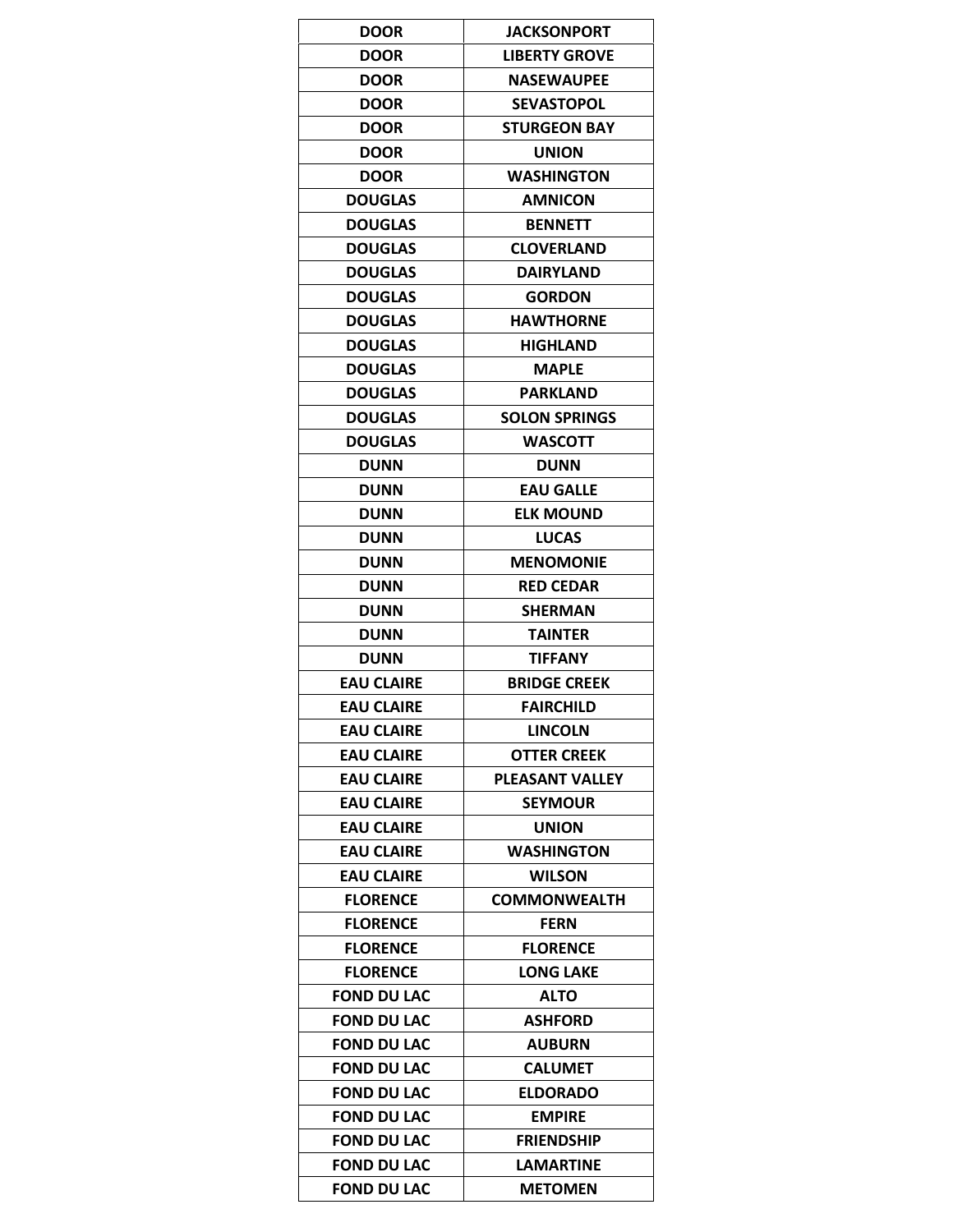| <b>FOND DU LAC</b> | <b>OAKFIELD</b>        |
|--------------------|------------------------|
| <b>FOND DU LAC</b> | <b>OSCEOLA</b>         |
| <b>FOND DU LAC</b> | <b>RIPON</b>           |
| <b>FOND DU LAC</b> | <b>ROSENDALE</b>       |
| <b>FOND DU LAC</b> | TAYCHEEDAH             |
| <b>FOREST</b>      | <b>ARMSTRONG CREEK</b> |
| <b>FOREST</b>      | <b>CASWELL</b>         |
| <b>FOREST</b>      | <b>HILES</b>           |
| <b>FOREST</b>      | <b>LINCOLN</b>         |
| <b>FOREST</b>      | <b>NASHVILLE</b>       |
| <b>FOREST</b>      | <b>POPPLE RIVER</b>    |
| <b>FOREST</b>      | <b>ROSS</b>            |
| <b>GRANT</b>       | <b>BEETOWN</b>         |
| GRANT              | <b>BLOOMINGTON</b>     |
| <b>GRANT</b>       | <b>BOSCOBEL</b>        |
| <b>GRANT</b>       | <b>CASTLE ROCK</b>     |
| <b>GRANT</b>       | <b>CLIFTON</b>         |
| <b>GRANT</b>       | <b>GLEN HAVEN</b>      |
| <b>GRANT</b>       | <b>HARRISON</b>        |
| <b>GRANT</b>       | <b>SMELSER</b>         |
| <b>GRANT</b>       | <b>SOUTH LANCASTER</b> |
| <b>GREEN</b>       | <b>BROOKLYN</b>        |
| <b>GREEN</b>       | <b>CADIZ</b>           |
| <b>GREEN</b>       | <b>JORDAN</b>          |
| <b>GREEN</b>       | <b>WASHINGTON</b>      |
| GREEN              | <b>YORK</b>            |
| <b>GREEN LAKE</b>  | <b>BERLIN</b>          |
| GREEN LAKE         | <b>KINGSTON</b>        |
| GREEN LAKE         | <b>MACKFORD</b>        |
| <b>GREEN LAKE</b>  | <b>MARQUETTE</b>       |
| <b>GREEN LAKE</b>  | <b>PRINCETON</b>       |
| <b>GREEN LAKE</b>  | <b>SENECA</b>          |
| GREEN LAKE         | <b>ST. MARIE</b>       |
| <b>IOWA</b>        | <b>CLYDE</b>           |
| <b>IOWA</b>        | <b>HIGHLAND</b>        |
| <b>IOWA</b>        | <b>MINERAL POINT</b>   |
| <b>IOWA</b>        | <b>MOSCOW</b>          |
| <b>IOWA</b>        | <b>WYOMING</b>         |
| <b>IRON</b>        | <b>GURNEY</b>          |
| <b>IRON</b>        | <b>OMA</b>             |
| <b>IRON</b>        | <b>SHERMAN</b>         |
| <b>JACKSON</b>     | <b>BEAR BLUFF</b>      |
| <b>JACKSON</b>     | <b>CITY POINT</b>      |
| <b>JACKSON</b>     | <b>CURRAN</b>          |
| <b>JACKSON</b>     | <b>GARDEN VALLEY</b>   |
| <b>JACKSON</b>     | <b>GARFIELD</b>        |
| <b>JACKSON</b>     |                        |
|                    | IRVING                 |
| <b>JACKSON</b>     | <b>MANCHESTER</b>      |
| <b>JACKSON</b>     | <b>MELROSE</b>         |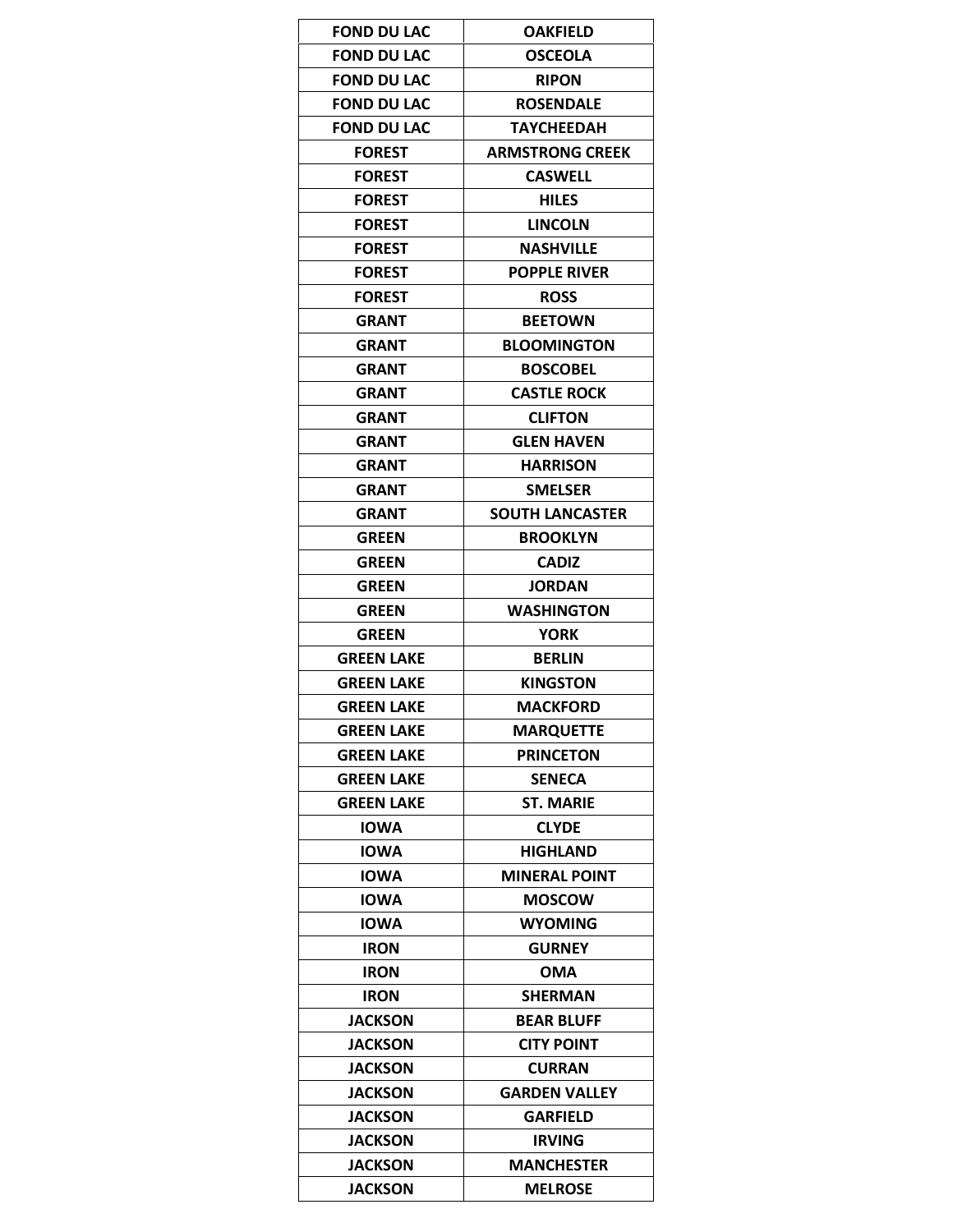| <b>JACKSON</b>   | <b>MILLSTON</b>         |
|------------------|-------------------------|
| <b>JACKSON</b>   | <b>SPRINGFIELD</b>      |
| <b>JEFFERSON</b> | <b>AZTALAN</b>          |
| <b>JEFFERSON</b> | <b>COLD SPRING</b>      |
| <b>JEFFERSON</b> | <b>FARMINGTON</b>       |
| <b>JEFFERSON</b> | <b>HEBRON</b>           |
| <b>JEFFERSON</b> | <b>JEFFERSON</b>        |
| <b>JEFFERSON</b> | <b>LAKE MILLS</b>       |
| <b>JEFFERSON</b> | OAKLAND                 |
| <b>JEFFERSON</b> | <b>PALMYRA</b>          |
| <b>JEFFERSON</b> | <b>SUMNER</b>           |
| <b>JEFFERSON</b> | <b>WATERLOO</b>         |
| <b>JEFFERSON</b> | <b>WATERTOWN</b>        |
| <b>JUNEAU</b>    | <b>CUTLER</b>           |
| <b>JUNEAU</b>    | <b>GERMANTOWN</b>       |
| <b>JUNEAU</b>    | <b>KILDARE</b>          |
| <b>JUNEAU</b>    | <b>LISBON</b>           |
| <b>JUNEAU</b>    | <b>MARION</b>           |
| <b>JUNEAU</b>    | <b>ORANGE</b>           |
| <b>JUNEAU</b>    | <b>PLYMOUTH</b>         |
| <b>JUNEAU</b>    | <b>SEVEN MILE CREEK</b> |
| <b>JUNEAU</b>    | <b>SUMMIT</b>           |
| <b>KENOSHA</b>   | <b>BRIGHTON</b>         |
| <b>KENOSHA</b>   | <b>PARIS</b>            |
| KENOSHA          | <b>RANDALL</b>          |
| <b>KEWAUNEE</b>  | <b>AHNAPEE</b>          |
| <b>KEWAUNEE</b>  | <b>CARLTON</b>          |
| <b>KEWAUNEE</b>  | <b>CASCO</b>            |
| <b>KEWAUNEE</b>  | <b>LINCOLN</b>          |
| <b>KEWAUNEE</b>  | <b>LUXEMBURG</b>        |
| <b>KEWAUNEE</b>  | <b>PIERCE</b>           |
| <b>KEWAUNEE</b>  | <b>RED RIVER</b>        |
| <b>LA CROSSE</b> | <b>BANGOR</b>           |
| <b>LA CROSSE</b> | <b>BURNS</b>            |
| <b>LA CROSSE</b> | <b>CAMPBELL</b>         |
| <b>LA CROSSE</b> | <b>FARMINGTON</b>       |
| <b>LA CROSSE</b> | MEDARY                  |
| <b>LA CROSSE</b> | ONALASKA                |
| <b>LA CROSSE</b> | <b>SHELBY</b>           |
| <b>LAFAYETTE</b> | <b>BELMONT</b>          |
| <b>LAFAYETTE</b> | <b>DARLINGTON</b>       |
| LAFAYETTE        | <b>ELK GROVE</b>        |
| LAFAYETTE        | LAMONT                  |
| <b>LAFAYETTE</b> | <b>WIOTA</b>            |
| <b>LANGLADE</b>  | <b>AINSWORTH</b>        |
| <b>LANGLADE</b>  | <b>ANTIGO</b>           |
| <b>LANGLADE</b>  | <b>ELCHO</b>            |
| <b>LANGLADE</b>  | <b>EVERGREEN</b>        |
| <b>LANGLADE</b>  | <b>LANGLADE</b>         |
|                  |                         |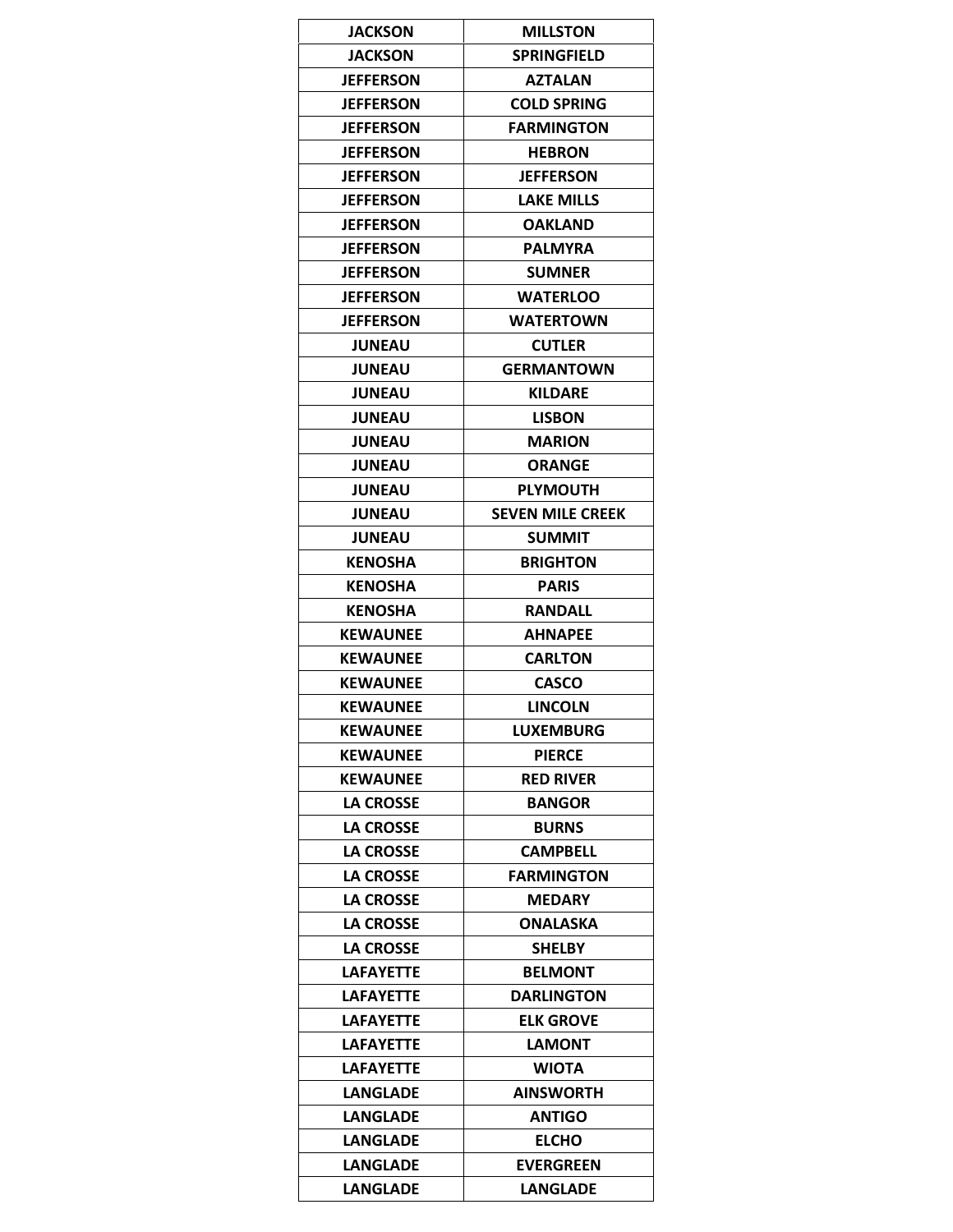| LANGLADE         | <b>NORWOOD</b>          |
|------------------|-------------------------|
| <b>LANGLADE</b>  | <b>PARRISH</b>          |
| <b>LANGLADE</b>  | <b>SUMMIT</b>           |
| LANGLADE         | <b>UPHAM</b>            |
| <b>LANGLADE</b>  | <b>WOLF RIVER</b>       |
| <b>LINCOLN</b>   | <b>BIRCH</b>            |
| <b>LINCOLN</b>   | <b>BRADLEY</b>          |
| <b>LINCOLN</b>   | <b>HARDING</b>          |
| <b>LINCOLN</b>   | HARRISON                |
| <b>LINCOLN</b>   | <b>MERRILL</b>          |
| <b>LINCOLN</b>   | <b>ROCK FALLS</b>       |
| <b>LINCOLN</b>   | <b>RUSSELL</b>          |
| <b>LINCOLN</b>   | <b>SCOTT</b>            |
| <b>LINCOLN</b>   | SKANAWAN                |
| <b>LINCOLN</b>   | <b>SOMO</b>             |
| <b>LINCOLN</b>   | WILSON                  |
| <b>MANITOWOC</b> | <b>CENTERVILLE</b>      |
| <b>MANITOWOC</b> | <b>EATON</b>            |
| <b>MANITOWOC</b> | <b>FRANKLIN</b>         |
| <b>MANITOWOC</b> | <b>GIBSON</b>           |
| <b>MANITOWOC</b> | <b>KOSSUTH</b>          |
| <b>MANITOWOC</b> | LIBERTY                 |
| <b>MANITOWOC</b> | <b>MANITOWOC</b>        |
| <b>MANITOWOC</b> | <b>MANITOWOC RAPIDS</b> |
| <b>MANITOWOC</b> | <b>MAPLE GROVE</b>      |
| <b>MANITOWOC</b> | MEEME                   |
| <b>MANITOWOC</b> | <b>MISHICOT</b>         |
| <b>MANITOWOC</b> | <b>NEWTON</b>           |
| <b>MANITOWOC</b> | <b>ROCKLAND</b>         |
| <b>MANITOWOC</b> | <b>SCHLESWIG</b>        |
| <b>MANITOWOC</b> | TWO CREEKS              |
| <b>MANITOWOC</b> | <b>TWO RIVERS</b>       |
| <b>MARATHON</b>  | <b>BERLIN</b>           |
| <b>MARATHON</b>  | <b>BERN</b>             |
| <b>MARATHON</b>  | <b>BRIGHTON</b>         |
| <b>MARATHON</b>  | CASSEL                  |
| <b>MARATHON</b>  | <b>CLEVELAND</b>        |
| <b>MARATHON</b>  | <b>DAY</b>              |
| <b>MARATHON</b>  | <b>FRANKFORT</b>        |
| MARATHON         | <b>HALSEY</b>           |
| MARATHON         | HARRISON                |
| <b>MARATHON</b>  | <b>HEWITT</b>           |
| MARATHON         | <b>JOHNSON</b>          |
| <b>MARATHON</b>  | MARATHON                |
| MARATHON         | <b>NORRIE</b>           |
| <b>MARATHON</b>  | <b>PLOVER</b>           |
| MARATHON         | <b>RIB MOUNTAIN</b>     |
| MARATHON         | <b>SPENCER</b>          |
| <b>MARATHON</b>  | <b>STETTIN</b>          |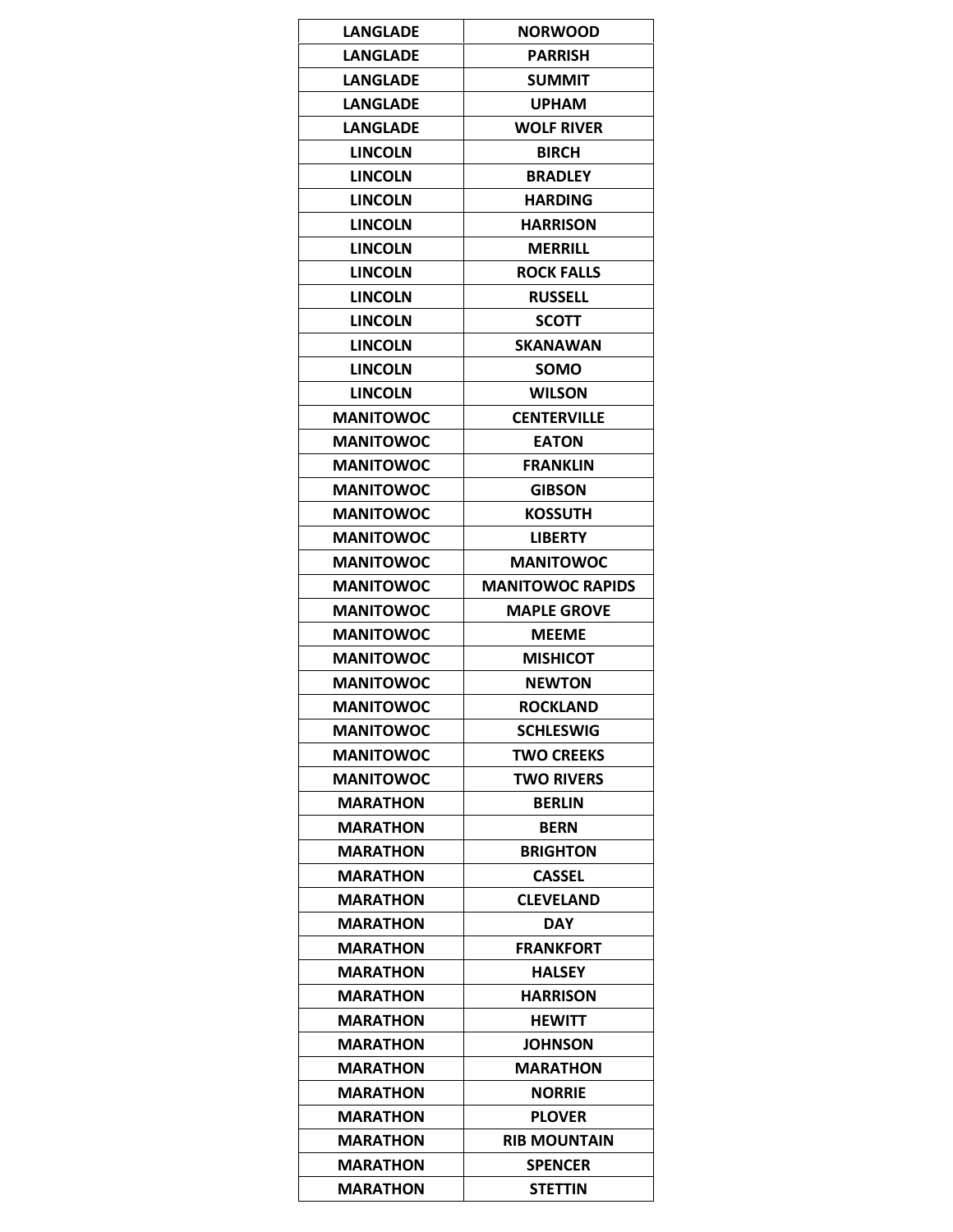| <b>MARATHON</b>  | <b>WAUSAU</b>          |
|------------------|------------------------|
| <b>MARATHON</b>  | <b>WESTON</b>          |
| <b>MARINETTE</b> | <b>ATHELSTANE</b>      |
| <b>MARINETTE</b> | <b>BEECHER</b>         |
| <b>MARINETTE</b> | <b>DUNBAR</b>          |
| <b>MARINETTE</b> | <b>GOODMAN</b>         |
| <b>MARINETTE</b> | <b>GROVER</b>          |
| <b>MARINETTE</b> | <b>LAKE</b>            |
| <b>MARINETTE</b> | <b>NIAGARA</b>         |
| <b>MARINETTE</b> | <b>SILVER CLIFF</b>    |
| <b>MARINETTE</b> | <b>WAGNER</b>          |
| <b>MARINETTE</b> | <b>WAUSAUKEE</b>       |
| <b>MARQUETTE</b> | <b>BUFFALO</b>         |
| <b>MARQUETTE</b> | <b>DOUGLAS</b>         |
| <b>MARQUETTE</b> | <b>MOUNDVILLE</b>      |
| <b>MARQUETTE</b> | <b>NESHKORO</b>        |
| <b>MARQUETTE</b> | <b>OXFORD</b>          |
| <b>MARQUETTE</b> | <b>SHIELDS</b>         |
| <b>MONROE</b>    | <b>GREENFIELD</b>      |
| <b>MONROE</b>    | <b>JEFFERSON</b>       |
| <b>MONROE</b>    | <b>LEON</b>            |
| <b>MONROE</b>    | <b>OAKDALE</b>         |
| <b>MONROE</b>    | <b>PORTLAND</b>        |
| <b>MONROE</b>    | <b>RIDGEVILLE</b>      |
| <b>MONROE</b>    | <b>SCOTT</b>           |
| <b>MONROE</b>    | <b>VIL OF WYEVILLE</b> |
| <b>MONROE</b>    | <b>WELLINGTON</b>      |
| <b>MONROE</b>    | <b>WELLS</b>           |
| OCONTO           | <b>BREED</b>           |
| <b>OCONTO</b>    | <b>DOTY</b>            |
| <b>OCONTO</b>    | <b>GILLETT</b>         |
| <b>OCONTO</b>    | <b>LAKEWOOD</b>        |
| <b>OCONTO</b>    | <b>MOUNTAIN</b>        |
| <b>OCONTO</b>    | <b>OCONTO FALLS</b>    |
| <b>OCONTO</b>    | <b>RIVERVIEW</b>       |
| <b>OCONTO</b>    | <b>UNDERHILL</b>       |
| <b>OCONTO</b>    | <b>VIL OF SURING</b>   |
| <b>ONEIDA</b>    | LAKE TOMAHAWK          |
| <b>ONEIDA</b>    | <b>MONICO</b>          |
| <b>ONEIDA</b>    | <b>NEWBOLD</b>         |
| <b>ONEIDA</b>    | <b>PELICAN</b>         |
| <b>ONEIDA</b>    | <b>SCHOEPKE</b>        |
| <b>ONEIDA</b>    | <b>STELLA</b>          |
| <b>ONEIDA</b>    | <b>SUGAR CAMP</b>      |
| <b>ONEIDA</b>    | <b>WOODBORO</b>        |
|                  |                        |
| <b>OUTAGAMIE</b> | <b>BOVINA</b>          |
| OUTAGAMIE        | <b>CENTER</b>          |
| <b>OUTAGAMIE</b> | <b>CICERO</b>          |
| <b>OUTAGAMIE</b> | <b>DALE</b>            |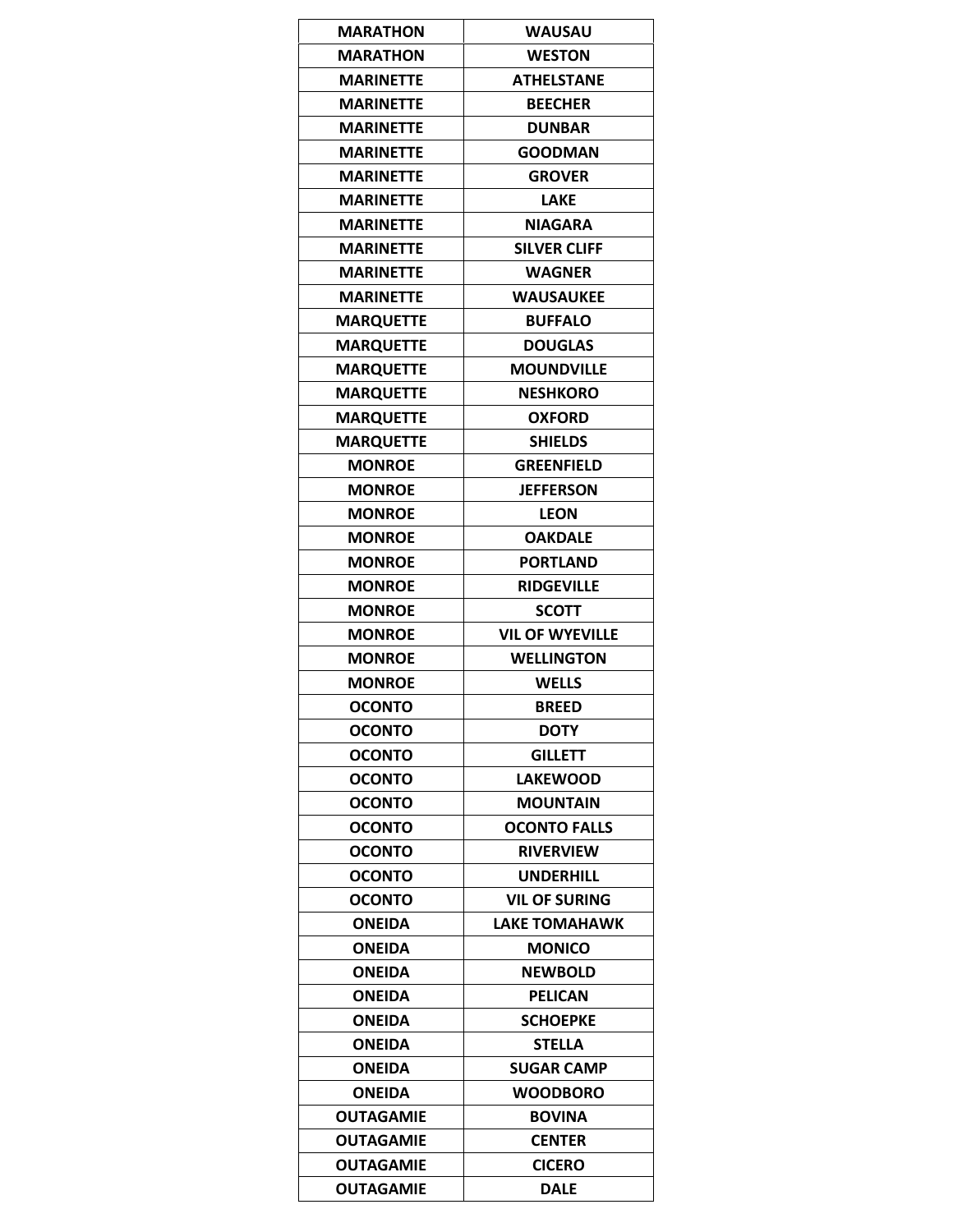| <b>OUTAGAMIE</b> | <b>DEER CREEK</b>                    |
|------------------|--------------------------------------|
| OUTAGAMIE        | <b>ELLINGTON</b>                     |
| <b>OUTAGAMIE</b> | <b>GRAND CHUTE</b>                   |
| <b>OUTAGAMIE</b> | <b>KAUKAUNA</b>                      |
| OUTAGAMIE        | <b>LIBERTY</b>                       |
| <b>OUTAGAMIE</b> | MAINE                                |
| <b>OUTAGAMIE</b> | <b>MAPLE CREEK</b>                   |
| OUTAGAMIE        | <b>SEYMOUR</b>                       |
| <b>OZAUKEE</b>   | <b>BELGIUM</b>                       |
| <b>OZAUKEE</b>   | <b>GRAFTON</b>                       |
| <b>OZAUKEE</b>   | <b>PORT WASHINGTON</b>               |
| <b>OZAUKEE</b>   | <b>SAUKVILLE</b>                     |
| <b>PEPIN</b>     | <b>DURAND</b>                        |
| <b>PEPIN</b>     | <b>FRANKFORT</b>                     |
| <b>PEPIN</b>     | LIMA                                 |
| <b>PEPIN</b>     | <b>STOCKHOLM</b>                     |
| <b>PEPIN</b>     | <b>VIL OF STOCKHOLM</b>              |
| <b>PIERCE</b>    | <b>ELLSWORTH</b>                     |
| <b>PIERCE</b>    | <b>GILMAN</b>                        |
| <b>PIERCE</b>    | <b>MAIDEN ROCK</b>                   |
| <b>PIERCE</b>    | <b>RIVER FALLS</b>                   |
| <b>PIERCE</b>    | <b>ROCK ELM</b>                      |
| <b>POLK</b>      | <b>BEAVER</b>                        |
|                  |                                      |
| <b>POLK</b>      | <b>BONE LAKE</b>                     |
| <b>POLK</b>      | <b>CLAM FALLS</b>                    |
| <b>POLK</b>      | <b>CLEAR LAKE</b>                    |
| <b>POLK</b>      | <b>FARMINGTON</b>                    |
| <b>POLK</b>      | <b>GARFIELD</b><br><b>GEORGETOWN</b> |
| <b>POLK</b>      |                                      |
| <b>POLK</b>      | <b>JOHNSTOWN</b>                     |
| <b>POLK</b>      | LORAIN                               |
| <b>POLK</b>      | <b>MC KINLEY</b>                     |
| PORTAGE          | <b>ALMOND</b>                        |
| <b>PORTAGE</b>   | <b>AMHERST</b>                       |
| <b>PORTAGE</b>   | <b>BUENA VISTA</b>                   |
| <b>PORTAGE</b>   | <b>CARSON</b>                        |
| PORTAGE          | <b>DEWEY</b>                         |
| <b>PORTAGE</b>   | <b>EAU PLEINE</b>                    |
| PORTAGE          | HULL                                 |
| <b>PORTAGE</b>   | <b>LANARK</b>                        |
| PORTAGE          | <b>VIL OF NELSONVILLE</b>            |
| <b>PRICE</b>     | CATAWBA                              |
| <b>PRICE</b>     | <b>EMERY</b>                         |
| <b>PRICE</b>     | <b>FLAMBEAU</b>                      |
| <b>PRICE</b>     | <b>KNOX</b>                          |
| <b>PRICE</b>     | LAKE                                 |
| <b>PRICE</b>     | <b>PRENTICE</b>                      |
| <b>RACINE</b>    | <b>BURLINGTON</b>                    |
| <b>RACINE</b>    | <b>DOVER</b>                         |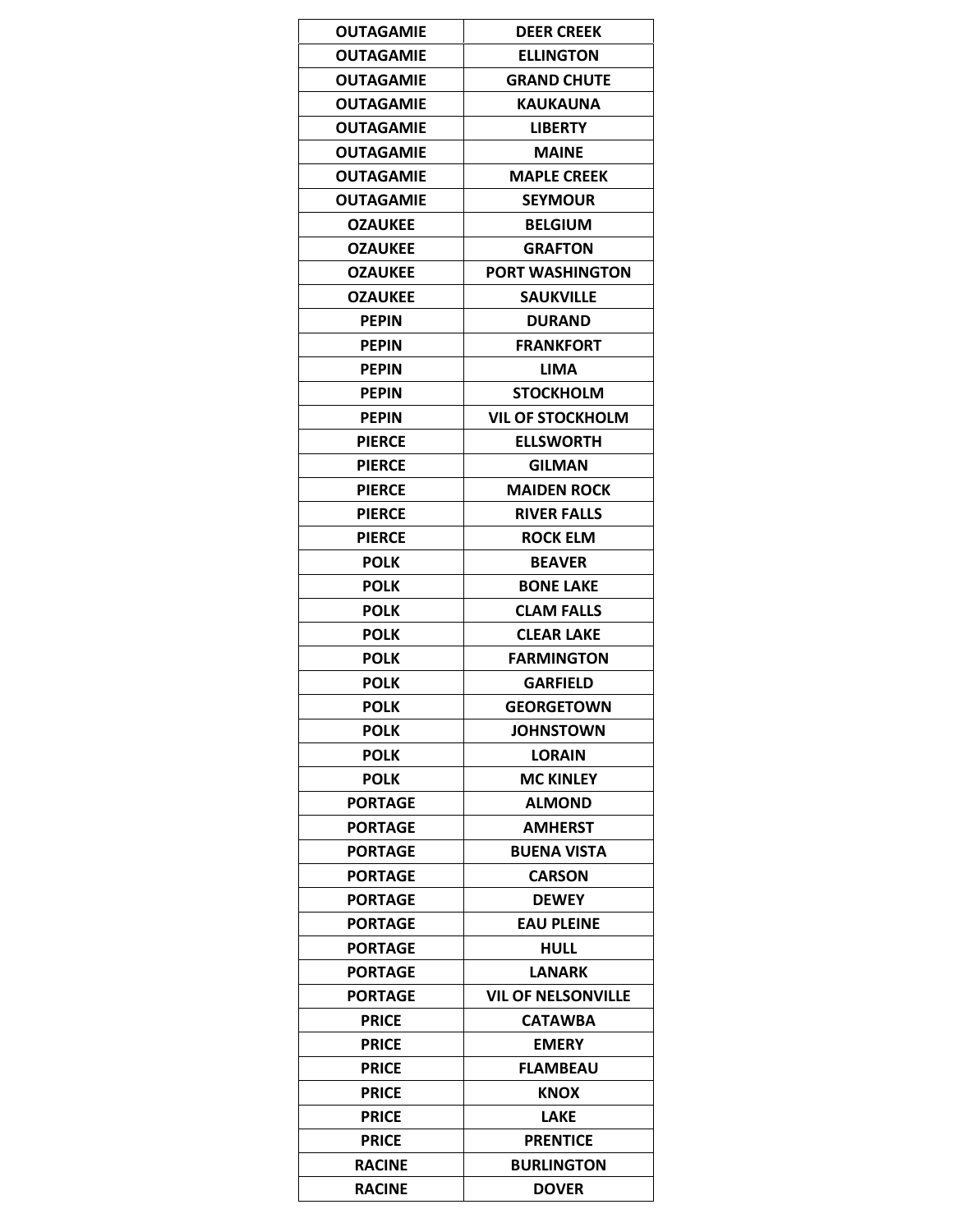| <b>RACINE</b>      | <b>NORWAY</b>          |
|--------------------|------------------------|
| <b>RACINE</b>      | <b>WATERFORD</b>       |
| <b>RICHLAND</b>    | <b>BUENA VISTA</b>     |
| <b>RICHLAND</b>    | <b>EAGLE</b>           |
| <b>RICHLAND</b>    | <b>ORION</b>           |
| <b>RICHLAND</b>    | <b>VIL OF BOAZ</b>     |
| <b>RICHLAND</b>    | <b>WESTFORD</b>        |
| <b>ROCK</b>        | <b>AVON</b>            |
| <b>ROCK</b>        | <b>BELOIT</b>          |
| <b>ROCK</b>        | <b>BRADFORD</b>        |
| <b>ROCK</b>        | <b>CENTER</b>          |
| <b>ROCK</b>        | HARMONY                |
| <b>ROCK</b>        | <b>JANESVILLE</b>      |
| <b>ROCK</b>        | LA PRAIRIE             |
| <b>ROCK</b>        | MAGNOLIA               |
| <b>ROCK</b>        | <b>PLYMOUTH</b>        |
| <b>ROCK</b>        | <b>PORTER</b>          |
| <b>ROCK</b>        | <b>ROCK</b>            |
| <b>ROCK</b>        | <b>SPRING VALLEY</b>   |
| <b>ROCK</b>        | <b>TURTLE</b>          |
| <b>RUSK</b>        | <b>BIG BEND</b>        |
| <b>RUSK</b>        | <b>BIG FALLS</b>       |
| <b>RUSK</b>        | <b>FLAMBEAU</b>        |
| <b>RUSK</b>        | <b>GRANT</b>           |
| <b>RUSK</b>        | <b>HAWKINS</b>         |
| <b>RUSK</b>        | <b>HUBBARD</b>         |
| <b>RUSK</b>        | SOUTH FORK             |
| <b>RUSK</b>        | <b>STUBBS</b>          |
| <b>RUSK</b>        | WILLARD                |
| <b>RUSK</b>        | <b>WILSON</b>          |
| <b>SAINT CROIX</b> | <b>BALDWIN</b>         |
| <b>SAINT CROIX</b> | <b>CADY</b>            |
| <b>SAINT CROIX</b> | <b>CYLON</b>           |
| <b>SAINT CROIX</b> | <b>EAU GALLE</b>       |
| <b>SAINT CROIX</b> | <b>ERIN PRAIRIE</b>    |
| <b>SAINT CROIX</b> | <b>FOREST</b>          |
| <b>SAINT CROIX</b> | <b>HAMMOND</b>         |
| <b>SAINT CROIX</b> | <b>HUDSON</b>          |
| <b>SAINT CROIX</b> | <b>PLEASANT VALLEY</b> |
| <b>SAINT CROIX</b> | <b>RICHMOND</b>        |
| SAINT CROIX        | <b>RUSH RIVER</b>      |
| <b>SAINT CROIX</b> | <b>SOMERSET</b>        |
| <b>SAINT CROIX</b> | <b>STANTON</b>         |
| <b>SAINT CROIX</b> | <b>STAR PRAIRIE</b>    |
| <b>SAINT CROIX</b> | <b>TROY</b>            |
| <b>SAINT CROIX</b> | WARREN                 |
| SAUK               | <b>DELLONA</b>         |
| SAUK               | <b>DELTON</b>          |
| <b>SAUK</b>        | GREENFIELD             |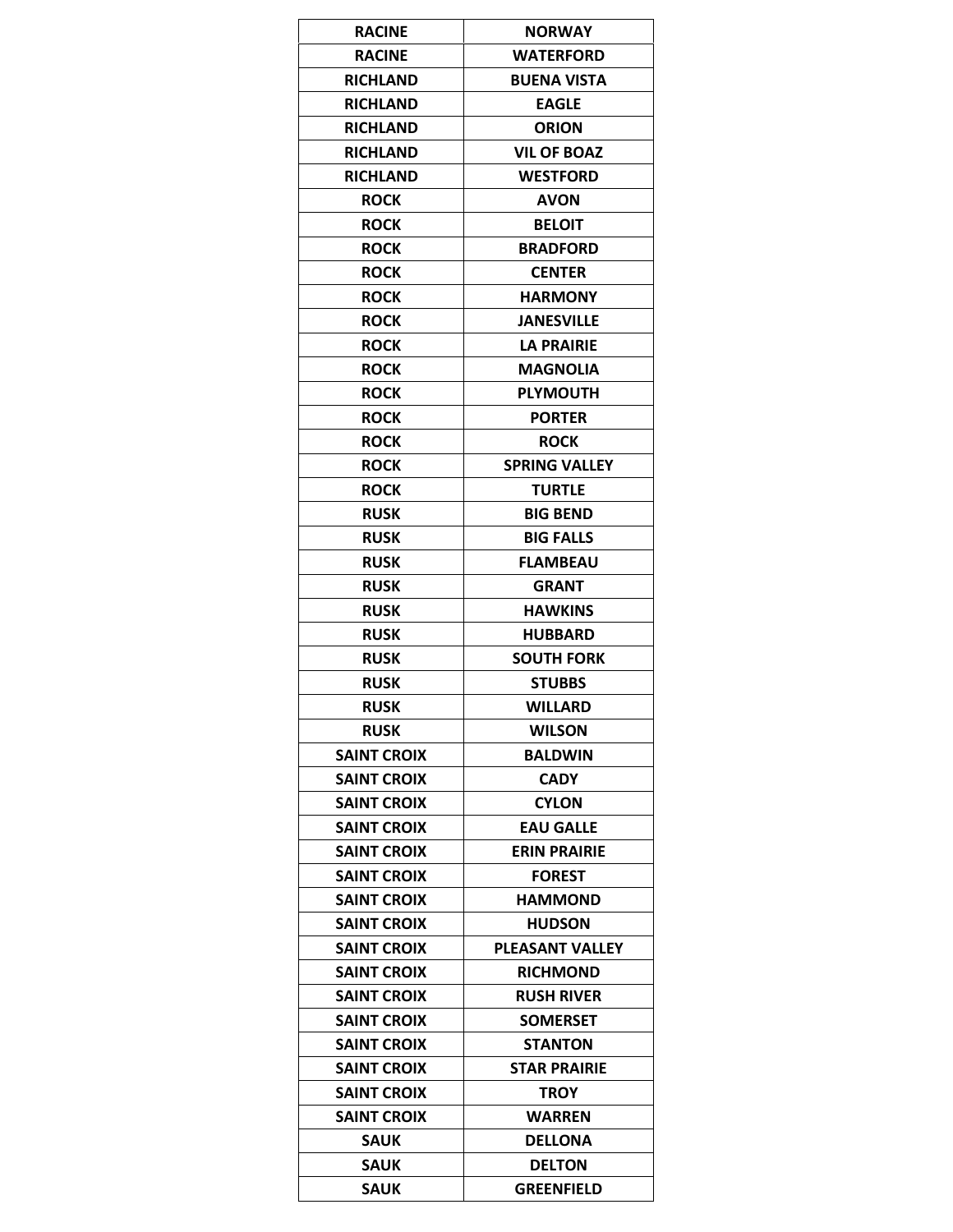| <b>SAUK</b>      | <b>IRONTON</b>      |
|------------------|---------------------|
| <b>SAUK</b>      | <b>MERRIMAC</b>     |
| <b>SAUK</b>      | <b>REEDSBURG</b>    |
| <b>SAUK</b>      | <b>WASHINGTON</b>   |
| <b>SAUK</b>      | WESTFIELD           |
| <b>SAUK</b>      | <b>WINFIELD</b>     |
| <b>SAUK</b>      | <b>WOODLAND</b>     |
| <b>SAWYER</b>    | <b>COUDERAY</b>     |
| <b>SAWYER</b>    | <b>DRAPER</b>       |
| <b>SAWYER</b>    | <b>HUNTER</b>       |
| <b>SAWYER</b>    | <b>LENROOT</b>      |
| <b>SAWYER</b>    | <b>METEOR</b>       |
| <b>SAWYER</b>    | <b>OJIBWA</b>       |
| <b>SAWYER</b>    | <b>RADISSON</b>     |
| <b>SAWYER</b>    | <b>SAND LAKE</b>    |
| <b>SAWYER</b>    | <b>SPIDER LAKE</b>  |
| <b>SAWYER</b>    | VIL OF EXELAND      |
| <b>SAWYER</b>    | WEIRGOR             |
| <b>SAWYER</b>    | <b>WINTER</b>       |
| <b>SHAWANO</b>   | <b>BELLE PLAINE</b> |
| <b>SHAWANO</b>   | <b>GREEN VALLEY</b> |
| <b>SHAWANO</b>   | <b>HARTLAND</b>     |
| <b>SHAWANO</b>   | HERMAN              |
| <b>SHAWANO</b>   | <b>MORRIS</b>       |
| <b>SHAWANO</b>   | <b>PELLA</b>        |
| <b>SHAWANO</b>   | <b>RICHMOND</b>     |
| <b>SHAWANO</b>   | <b>SENECA</b>       |
| <b>SHAWANO</b>   | <b>VIL OF ELAND</b> |
| SHAWANO          | VIL OF GRESHAM      |
| <b>SHAWANO</b>   | <b>WESCOTT</b>      |
| SHEBOYGAN        | <b>HOLLAND</b>      |
| <b>SHEBOYGAN</b> | LIMA                |
|                  | <b>LYNDON</b>       |
| SHEBOYGAN        | <b>MOSEL</b>        |
| <b>SHEBOYGAN</b> |                     |
| <b>SHEBOYGAN</b> | <b>PLYMOUTH</b>     |
| SHEBOYGAN        | <b>RHINE</b>        |
| <b>SHEBOYGAN</b> | <b>RUSSELL</b>      |
| SHEBOYGAN        | <b>SHERMAN</b>      |
| SHEBOYGAN        | <b>VIL OF ADELL</b> |
| <b>SHEBOYGAN</b> | <b>WILSON</b>       |
| TAYLOR           | <b>AURORA</b>       |
| <b>TAYLOR</b>    | <b>CHELSEA</b>      |
| TAYLOR           | <b>FORD</b>         |
| <b>TAYLOR</b>    | <b>GOODRICH</b>     |
| TAYLOR           | <b>GREENWOOD</b>    |
| <b>TAYLOR</b>    | <b>GROVER</b>       |
| TAYLOR           | HAMMEL              |
| TAYLOR           | <b>JUMP RIVER</b>   |
| <b>TAYLOR</b>    | <b>MAPLEHURST</b>   |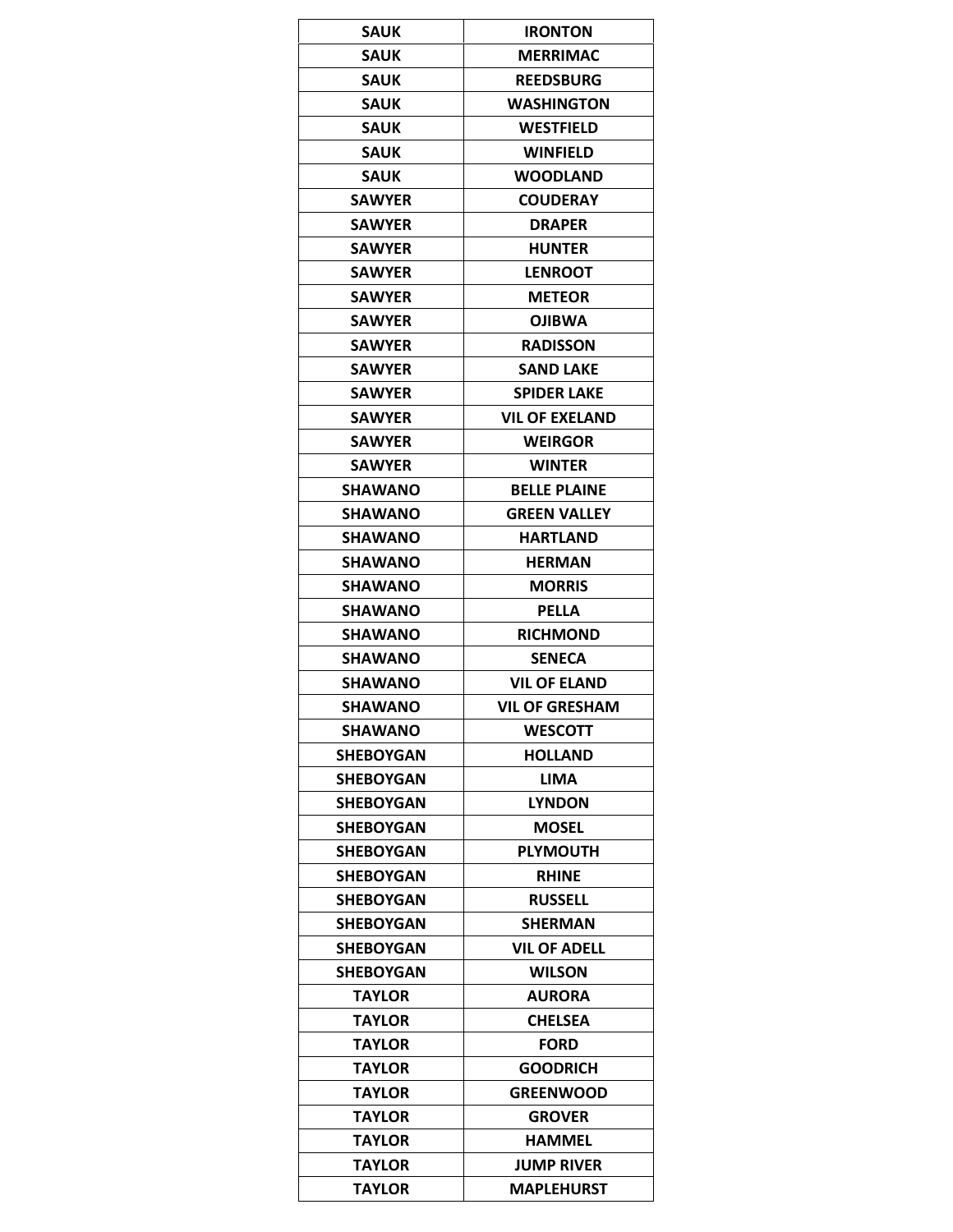| <b>TAYLOR</b>      | <b>MCKINLEY</b>          |
|--------------------|--------------------------|
| <b>TAYLOR</b>      | <b>MOLITOR</b>           |
| <b>TAYLOR</b>      | <b>RIB LAKE</b>          |
| <b>TAYLOR</b>      | <b>TAFT</b>              |
| TAYLOR             | <b>VIL OF LUBLIN</b>     |
| <b>TAYLOR</b>      | <b>WESTBORO</b>          |
| <b>TREMPEALEAU</b> | <b>ALBION</b>            |
| TREMPEALEAU        | <b>ARCADIA</b>           |
| <b>TREMPEALEAU</b> | <b>CALEDONIA</b>         |
| TREMPEALEAU        | <b>CHIMNEY ROCK</b>      |
| <b>TREMPEALEAU</b> | <b>DODGE</b>             |
| <b>TREMPEALEAU</b> | <b>ETTRICK</b>           |
| <b>TREMPEALEAU</b> | <b>LINCOLN</b>           |
| TREMPEALEAU        | <b>PIGEON</b>            |
| <b>TREMPEALEAU</b> | <b>PRESTON</b>           |
| TREMPEALEAU        | <b>SUMNER</b>            |
| TREMPEALEAU        | <b>TREMPEALEAU</b>       |
| <b>TREMPEALEAU</b> | <b>UNITY</b>             |
| <b>VERNON</b>      | <b>BERGEN</b>            |
| <b>VERNON</b>      | <b>COON</b>              |
| <b>VERNON</b>      | <b>FOREST</b>            |
| <b>VERNON</b>      | JEFFERSON                |
| <b>VERNON</b>      | <b>LIBERTY</b>           |
| <b>VERNON</b>      | <b>UNION</b>             |
| <b>VERNON</b>      | <b>WEBSTER</b>           |
| <b>VERNON</b>      | <b>WHITESTOWN</b>        |
| <b>VILAS</b>       | <b>CLOVERLAND</b>        |
| <b>VILAS</b>       | <b>LAND O'LAKES</b>      |
| <b>VILAS</b>       | <b>MANITOWISH WATERS</b> |
| <b>VILAS</b>       | <b>PLUM LAKE</b>         |
| <b>VILAS</b>       | <b>PRESOUE ISLE</b>      |
| <b>VILAS</b>       | <b>ST. GERMAIN</b>       |
| <b>VILAS</b>       | <b>WASHINGTON</b>        |
| <b>WALWORTH</b>    | <b>BLOOMFIELD</b>        |
| <b>WALWORTH</b>    | <b>GENEVA</b>            |
| <b>WALWORTH</b>    | <b>LAFAYETTE</b>         |
| <b>WALWORTH</b>    | <b>SHARON</b>            |
| WALWORTH           | <b>TROY</b>              |
| <b>WALWORTH</b>    | <b>WHITEWATER</b>        |
| <b>WASHBURN</b>    | <b>BASHAW</b>            |
| <b>WASHBURN</b>    | <b>BASS LAKE</b>         |
| <b>WASHBURN</b>    | <b>BIRCHWOOD</b>         |
| <b>WASHBURN</b>    | <b>GULL LAKE</b>         |
| <b>WASHBURN</b>    | <b>LONG LAKE</b>         |
| <b>WASHBURN</b>    | STINNETT                 |
| <b>WASHBURN</b>    | <b>VIL OF MINONG</b>     |
| <b>WASHINGTON</b>  | <b>BARTON</b>            |
| <b>WASHINGTON</b>  | <b>FARMINGTON</b>        |
| <b>WASHINGTON</b>  | <b>KEWASKUM</b>          |
|                    |                          |